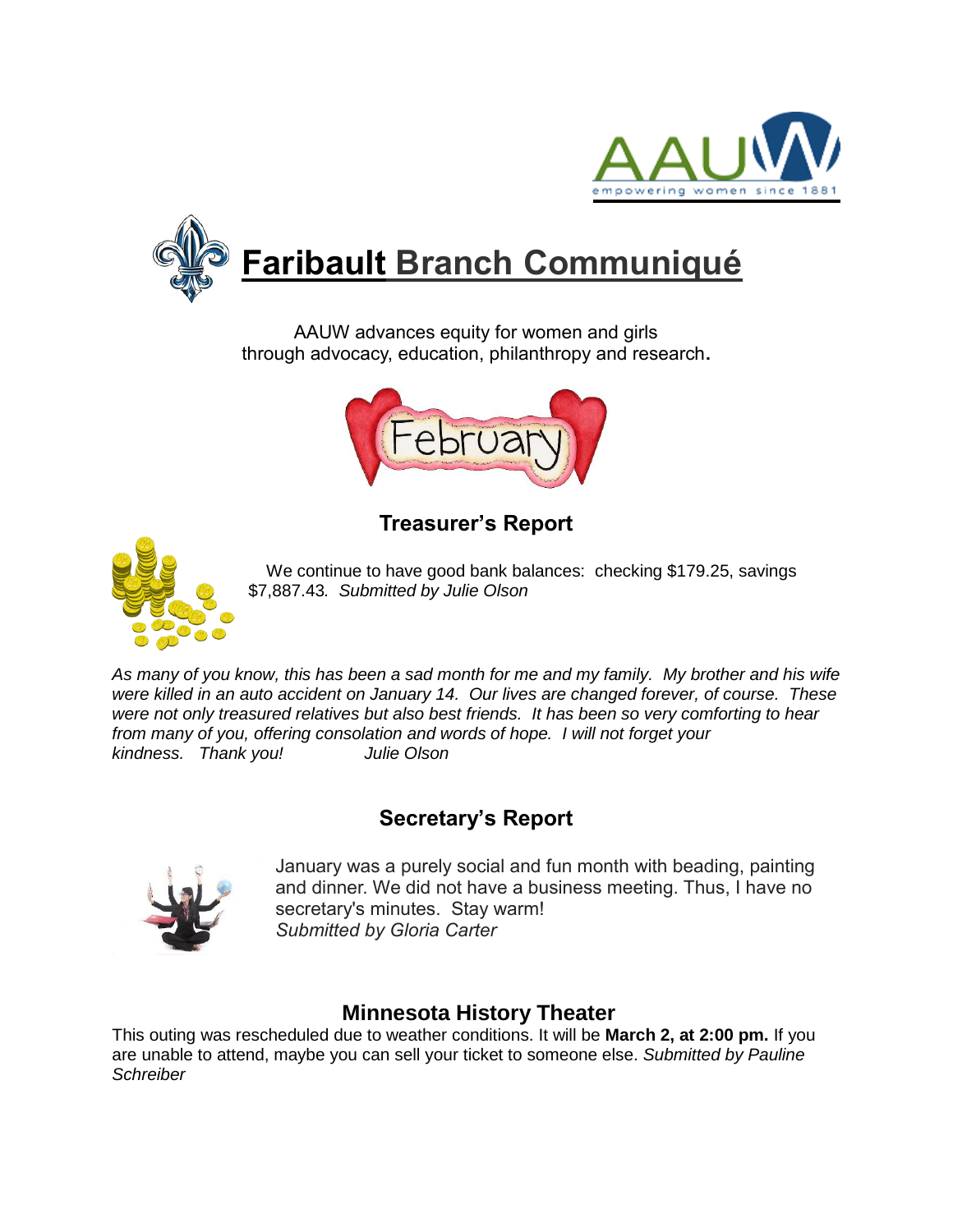## **Book Club**



The AAUW Book Club, loosely disguised as Ruth Bader Ginsberg look-alikes met at Perkins on January 15 to discuss *Notorious RBG: The Life and Times of Ruth Bader Ginsberg* by Irin Carmon and Shana Knizhnik. Everyone enjoyed the book for a variety of reasons. The unique format included many photos of Justice RBG, old and young, plus more entertaining images - nail art, shoulder tattoos, needlepoint, cartoons, serious illustrations and more! Throughout the text are direct quotes from her most influential decisions. And along the margins are comments from fellow justices, past presidents and political analysts. Further discussion included the recent TV documentary and the just-released movie.



The February book is the historical novel *The Aviator's Wife* by Melanie Benjamin, the story of Anne Morrow Lindbergh's marriage to Charles. It is suggested that *Gift from the Sea* by Anne Morrow Lindbergh herself, be read to complement the novel. Next meeting: **Tue/2/19 at Perkins -- 5:45 dinner/6:30 discussion.**

All are welcome! *Gloria Olson*

## **Membership**



Our Faribault A.A.U.W. Branch has many opportunities to empower women and girls by advancing equity through advocacy, philanthropy, education and research. We also have enjoyable activities to develop camaraderie, like the wonderful clay bead project and painting on a tote bag in

January! **Thanks to Sue Willcutt and Pauline Scdhreber for making these possible!**

**This is a great start to a new year and I offer a challenge to each of you. Ask someone you know if she would like to join our energetic Faribault A.A.U.W. group. Invite her to a meeting to see "That we can do so much more TOGETHER than alone" to advance equity! Maybe that person has never been asked to join us. Thank YOU!**

For any membership information or forms contact: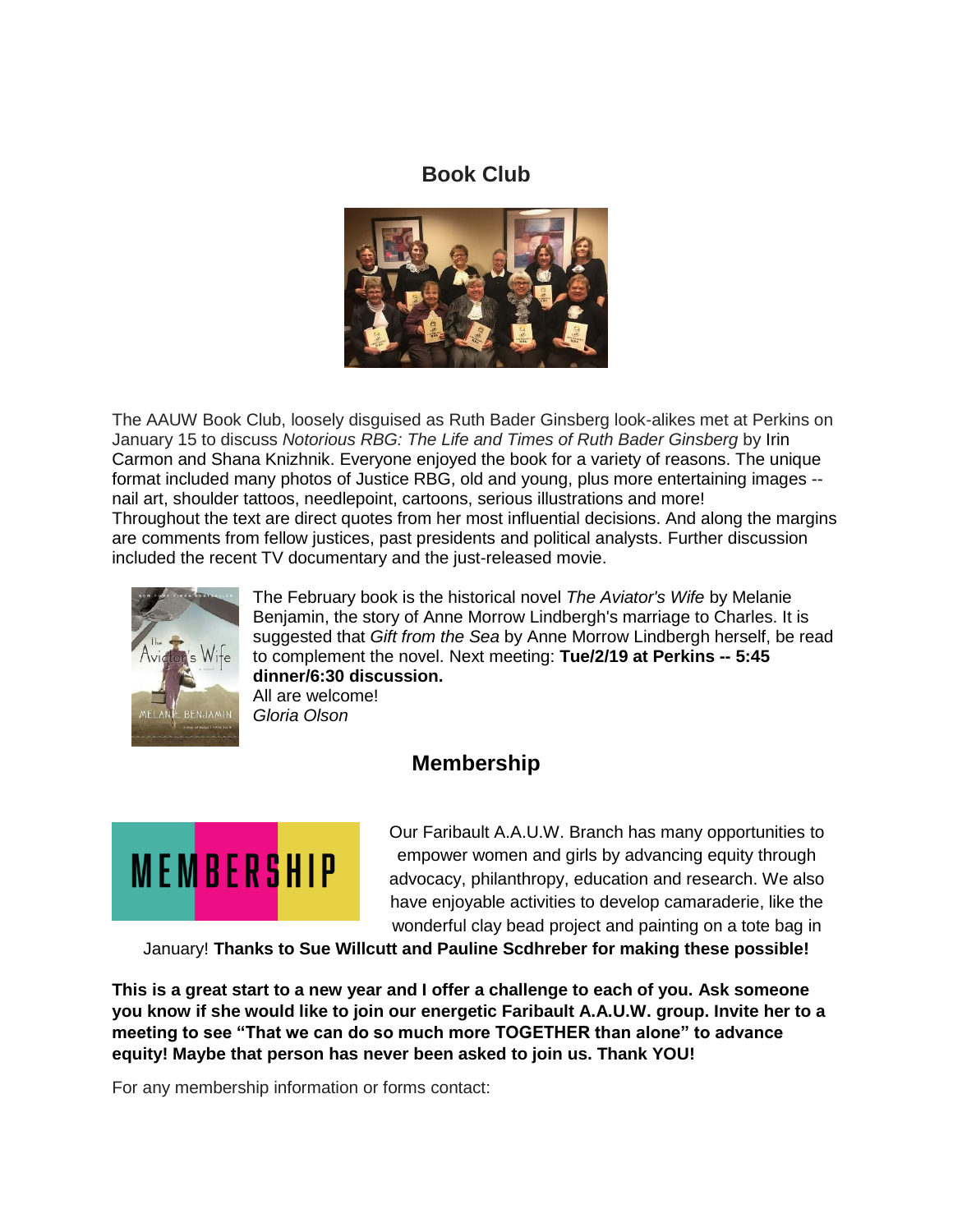*Membership Vice Presidents: Kathy Larson -(332-2525) [kathyhilgerslarson@gmail.com](mailto:kathyhilgerslarson@gmail.com) Kathryn Speulda(507-838-0789) [kspeulda@yahoo.com](mailto:kspeulda@yahoo.com)*

### **Program**





Kindness. Respectfulness. Forgiveness. What virtues do you need practice to obtain?

The Faribault AAUW program for February focuses on the *Virtues Project* and Faribault's *Main Street* Program. Speakers will be Nort Johnson, president of the Chamber of commerce, and Kymn Anderson, retired long-time head of the Chamber. Their presentation will be at **7 p.m**. in **the Carlander Family Room at the Rice County Historical Society Museum, Monday, Feb. 25.** However, members are asked to come at **6:15 p.m.** for a business meeting before the program

We hope later February is warmer and there is no blizzard on Feb. 25, and that we see lots of you there.

*Submitted by Sue Willcutt and Pauline Schreiber, program co-chairs*

 The Faribault AAUW Branch Newsletter is published from September to May during our program year. The Editors are Emily Nesvold and Liz Hartman. Because of different operating systems and formats, articles other than Google Docs, should be submitted within the text of an email, not as an attachment. Items should be sent by the 10th of the month to either Emily [enesvold@gmail.com](mailto:enesvold@gmail.com) or Liz [ethartmanariz@gmail.com](mailto:ethartmanariz@gmail.com) on alternating months. A reminder email will always be sent out.  $\ddot{\phantom{0}}$